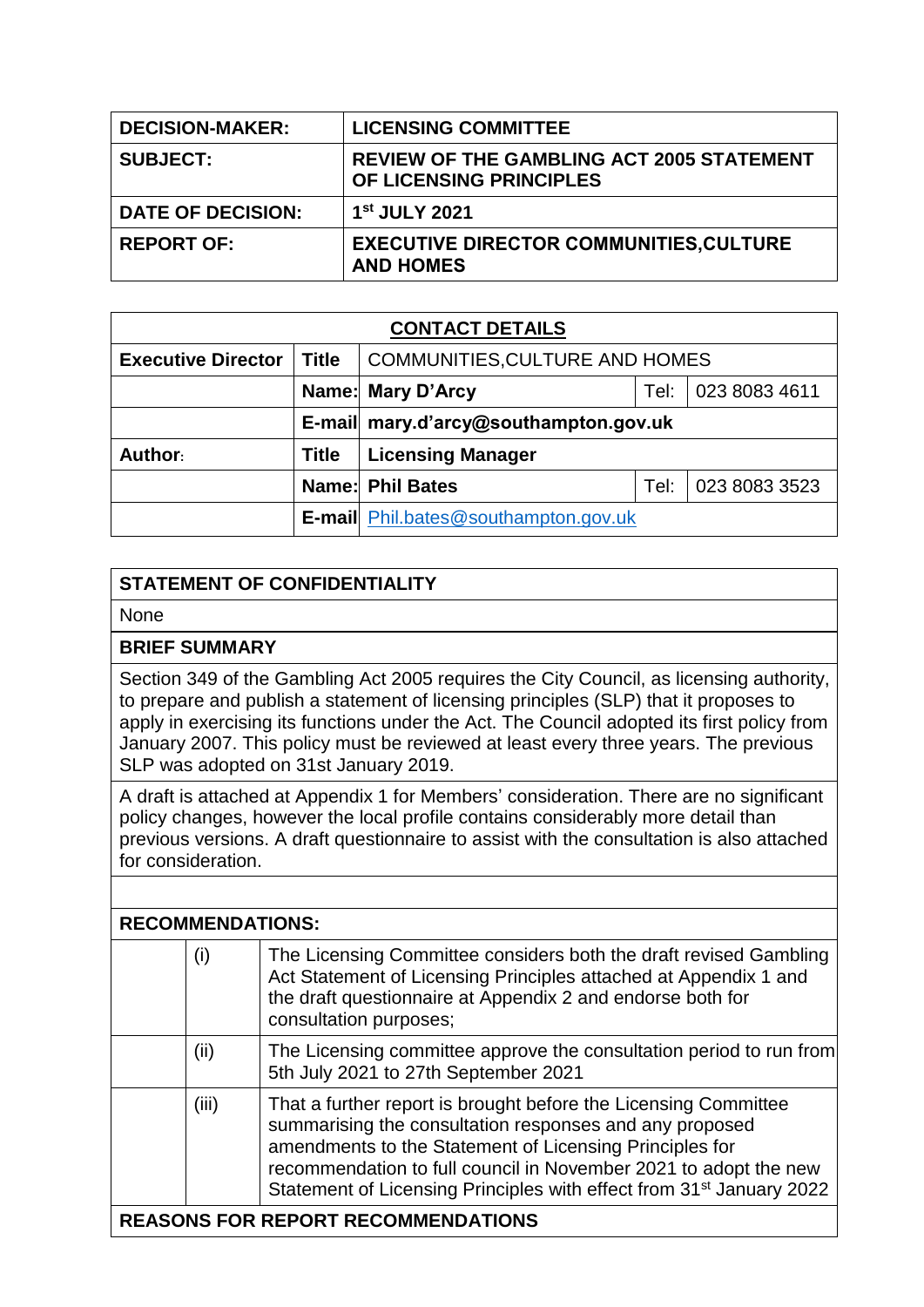| 1.  | The Council has a statutory obligation to adopt, review and maintain a<br>Statement of Licensing Principles (policy) in relation to the functions allocated<br>to it under the Act.                                                                                                                                                                                                                                                                                                                                                                                                                                                |  |  |  |
|-----|------------------------------------------------------------------------------------------------------------------------------------------------------------------------------------------------------------------------------------------------------------------------------------------------------------------------------------------------------------------------------------------------------------------------------------------------------------------------------------------------------------------------------------------------------------------------------------------------------------------------------------|--|--|--|
|     | ALTERNATIVE OPTIONS CONSIDERED AND REJECTED                                                                                                                                                                                                                                                                                                                                                                                                                                                                                                                                                                                        |  |  |  |
| 2.  | Not applicable, the Council is required to have a SLP by law.                                                                                                                                                                                                                                                                                                                                                                                                                                                                                                                                                                      |  |  |  |
|     | <b>DETAIL (Including consultation carried out)</b>                                                                                                                                                                                                                                                                                                                                                                                                                                                                                                                                                                                 |  |  |  |
| 3.  | The City Council intends to undertake consultation on the draft SLP in<br>accordance with the Act and Regulations as well as the Council's own<br>consultation requirements. The current draft SLP will also be available on the<br>Council's website.                                                                                                                                                                                                                                                                                                                                                                             |  |  |  |
| 4.  | Section 349 of the Act requires each licensing authority to prepare and<br>publish a statement of principles that they propose to apply in exercising their<br>functions under the Act.                                                                                                                                                                                                                                                                                                                                                                                                                                            |  |  |  |
| 5.  | The Act provides for three categories of licence:-<br>Operating licences;<br>(a)<br>(b)<br>Personal licences; and<br><b>Premises licences</b><br>(c)                                                                                                                                                                                                                                                                                                                                                                                                                                                                               |  |  |  |
| 6.  | The Gambling Commission issues operating licences and personal licences;<br>and licensing authorities issue premises licences.                                                                                                                                                                                                                                                                                                                                                                                                                                                                                                     |  |  |  |
| 7.  | The main functions of licensing authorities under the Act are as follows: -<br>Licensing premises for gambling activities<br>Considering notices given for the temporary use of premises for<br>gambling□<br>Granting permits for gaming and gaming machines in clubs and<br>miners' welfare institutes<br>Regulating gaming and gaming machines in alcohol licensed premises<br>Granting permits to family entertainment centres for the use of certain<br>lower stake gaming machines<br>Granting permits for prize gaming<br>Considering occasional use notices for betting at tracks<br>Registering small societies' lotteries |  |  |  |
| 8.  | In May 2021 the Gambling Commission issued revised detailed guidance to<br>licensing authorities on the manner in which they are to exercise their<br>functions under the Act, and in particular, the principles they should apply in<br>exercising their functions.                                                                                                                                                                                                                                                                                                                                                               |  |  |  |
| 9.  | From April 2016 the Gambling Commission has required operators to identify<br>risks to the licensing objectives associated with premises, its operation and<br>the location in which it is sited. Operators must produce a risk assessment for<br>each premises – setting out mitigation in place or planned to be put in place to<br>reduce risk to the licensing objectives. These requirements are set out within<br>the Commission's Licensing Conditions and Codes of Practice ("LCCP").                                                                                                                                      |  |  |  |
| 10. | Failure to produce a premises risk assessment amounts to a breach of the<br>operator's licence and could result in revocation of that licence. This need to<br>produce a risk assessment means that operators should pay close attention<br>to local risks or concerns identified by the Licensing Authority in its SLP                                                                                                                                                                                                                                                                                                            |  |  |  |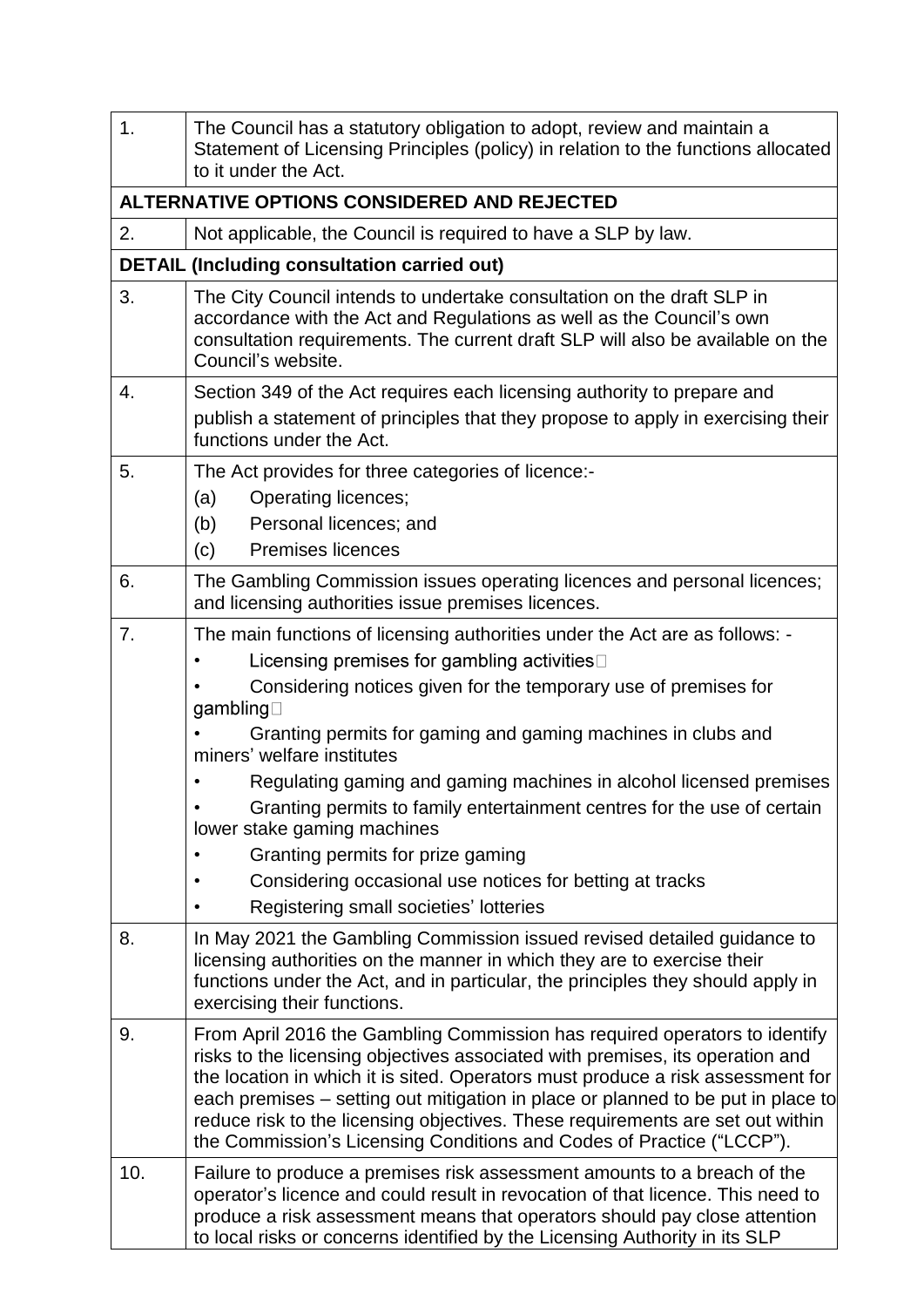|                                      | document. The impact of these changes is an increased importance of the<br>SLP.                                                                                                                                                                                                                                                                                                                                          |  |  |
|--------------------------------------|--------------------------------------------------------------------------------------------------------------------------------------------------------------------------------------------------------------------------------------------------------------------------------------------------------------------------------------------------------------------------------------------------------------------------|--|--|
| 11.                                  | The vast majority of the SLP is prescriptive or flows from statutory guidance<br>which is expected to be included in the document unless there is very good<br>reason not to do so. The Council also has the benefit of Leading Counsel's<br>opinion on a previous draft document to ensure it meets the statutory<br>requirements. The few minor amendments are highlighted in tracked changed<br>for ease.             |  |  |
|                                      | <b>RESOURCE IMPLICATIONS</b>                                                                                                                                                                                                                                                                                                                                                                                             |  |  |
|                                      | <b>Capital/Revenue</b>                                                                                                                                                                                                                                                                                                                                                                                                   |  |  |
| 12.                                  | None                                                                                                                                                                                                                                                                                                                                                                                                                     |  |  |
| <b>Property/Other</b>                |                                                                                                                                                                                                                                                                                                                                                                                                                          |  |  |
| 13.                                  | None                                                                                                                                                                                                                                                                                                                                                                                                                     |  |  |
|                                      | <b>LEGAL IMPLICATIONS</b>                                                                                                                                                                                                                                                                                                                                                                                                |  |  |
|                                      | Statutory power to undertake proposals in the report:                                                                                                                                                                                                                                                                                                                                                                    |  |  |
| 14.                                  | Section 349 of the Gambling Act 2005.                                                                                                                                                                                                                                                                                                                                                                                    |  |  |
|                                      | <b>Other Legal Implications:</b>                                                                                                                                                                                                                                                                                                                                                                                         |  |  |
| 15.                                  | The SLP sets out the factors which the Licensing Authority shall take into<br>account, along with relevant statutory guidance, the Gambling Act 2005 and<br>Regulations made thereunder when performing its licensing functions. It is<br>important to note and reiterate that the Licensing Authority is unable to<br>consider issues relating to morality or demand when determining premises<br>licence applications. |  |  |
|                                      | <b>RISK MANAGEMENT IMPLICATIONS</b>                                                                                                                                                                                                                                                                                                                                                                                      |  |  |
| 16.                                  | It is a statutory requirement of the authority to adopt a Gambling Statement of<br>Licensing Principles, this report is to approve the documents to be used in the<br>consultation process. As such there is minimal risk at this point. However<br>pleae note there is a risk of service delivery and to reputation if the policy is<br>not properly adopted by the council in November.                                |  |  |
| <b>POLICY FRAMEWORK IMPLICATIONS</b> |                                                                                                                                                                                                                                                                                                                                                                                                                          |  |  |
| 17.                                  | The Gambling Act policy is one of the policy framework documents that is<br>required to be considered and adopted by full Council on at least a triennial<br>basis.                                                                                                                                                                                                                                                      |  |  |

|                                    | <b>KEY DECISION?</b>                                         | <b>No</b> |     |  |
|------------------------------------|--------------------------------------------------------------|-----------|-----|--|
| <b>WARDS/COMMUNITIES AFFECTED:</b> |                                                              |           | All |  |
| SUPPORTING DOCUMENTATION           |                                                              |           |     |  |
|                                    |                                                              |           |     |  |
| <b>Appendices</b>                  |                                                              |           |     |  |
|                                    | Draft revised Gambling Act Statement of Licensing Principles |           |     |  |
| 2.                                 | Draft questionnaire to accompany the consultation.           |           |     |  |